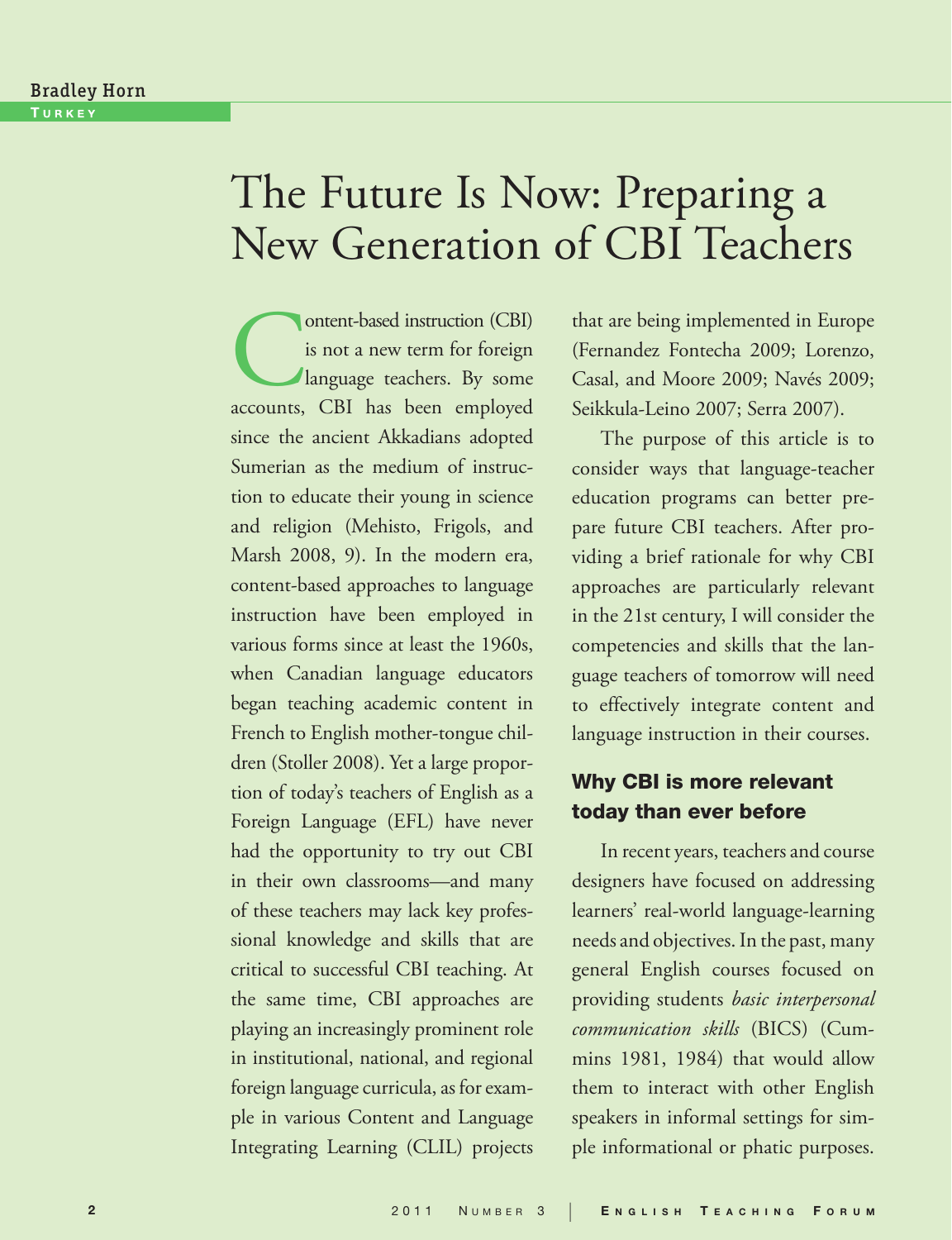For students learning English in a foreign language context (as opposed to a second language context such as the United States or Canada), these BICS exchanges would presumably occur when they travelled to another country or when tourists visited the EFL students' own countries. For many learners—especially those from lower socio-economic backgrounds or locations rarely visited by foreign tourists this presumption is obviously problematic. In practice, students in such settings have very few opportunities to use English outside the classroom. As a result, these students see little reason why they should learn "general" English and, as a result, often fail to do so.

With the increasing globalization of education, however, learning English has acquired new relevance for many students. This process of globalization is especially true at the undergraduate and graduate levels, but has also become relevant to learners at other points in their educational careers. Even for learners who may never actually study at an English-medium school or university, the prevalence of learning materials and scholarly information published in English means that the language is relevant for anyone who wishes to pursue an advanced level of education (Hyland 2006, 2009; Snow and Uccelli 2009; Tardy 2004). In response to this situation, EFL teachers have begun to recognize that the main reason many learners study English is to access academic content through English. For such learners, a general EFL approach is no longer seen as sufficiently related to their learning needs and objectives. Instead, greater emphasis is placed on the acquisition of what Cummins (1981, 1984) termed *cognitive academic language proficiency* (CALP) in English for Academic Purposes (EAP) courses.

As many teachers have discovered over the past 50 years, a CBI approach lends itself especially well to helping students develop academic language skills (Eurydice 2006; Gonzalez and St. Louis 2002; Owens 2002; Rodgers 2006). A base of empirical evidence has existed for some time to support the idea that CBI approaches provide increased contextualization for language learning in comparison to traditional grammar-based or communicative language teaching approaches, leading to comparatively greater gains in student language proficiency (Brinton, Snow,

and Wesche 1989; Grabe and Stoller 1997). In addition, evidence now exists to refute claims that students who learn content in a second language will automatically fail to gain as much knowledge as peers who learn content in their native language, provided that sufficient learning support is made available to them (Janzen 2008; Lorenzo, Casal, and Moore 2009; Serra 2007). Such research is also of clear relevance to educators in multilingual settings where the main language of instruction is a national language, but not necessarily the students' first language.

#### **What future language teachers need to know to successfully implement CBI**

In many countries where English is taught as a foreign language, the preparation of pre-service English teachers currently takes place in one of four academic areas: linguistics, language pedagogy, literary studies, or translation/interpretation. In some countries, pre-service EFL teachers are required to take courses in several of these areas. In other countries, prospective EFL teachers may focus their studies on one area, with limited exposure to other areas. In the remainder of this article, I will argue that the preparation of future CBI teachers must be at the same time both more focused (in terms of the specialized professional knowledge and skills they will need) and broader (in terms of the general academic skills they should possess). I will do so by considering four attributes that future EFL teachers will have to possess to successfully implement CBI: language proficiency, academic skills, pedagogical knowledge, and content-language interface skills.

#### **Language proficiency**

It generally goes without saying that foreign language teachers should be proficient users of the target language. This is often an area of concern among teacher educators and educational administrators, however, as well as a source of self-doubt for many practicing EFL teachers. One way to better prepare future CBI teachers would be to more clearly specify the types and levels of language proficiency that will be required of them. This clarification, in turn, would allow teacher educators to better determine how language proficiency should be addressed in the cur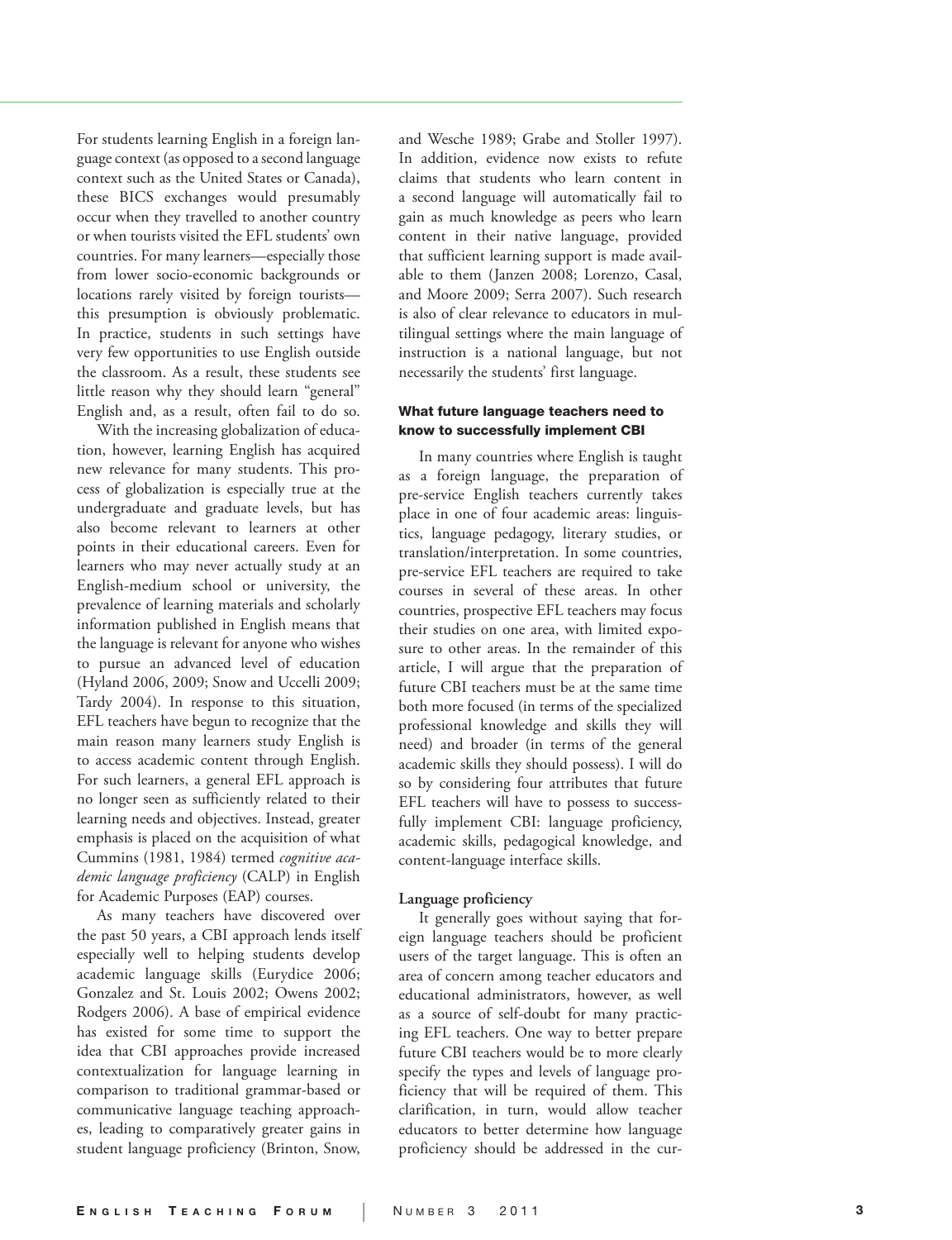riculum for pre-service CBI teachers and to devote sufficient instructional time for students to attain the necessary language skills.

Some pre-service teacher education programs already address the *level* of English proficiency expected of prospective EFL teachers by referencing, for example, an external standard such as a given level on the Common European Framework of Reference or a target score on the Test of English as a Foreign Language (TOEFL). However, fewer programs specify the *types* of language that teacher candidates should be proficient in. Referencing the TOEFL iBT might indicate that the given program places a priority on general academic English. This type of language—Cummins' CALP—may be viewed as a necessary basis for becoming an adequately skilled CBI teacher. But tests such as the TOEFL iBT are designed to assess a learner's ability to use English to *study* academic content; these tests do not assess prospective teachers' ability to use English to *teach* academic content.

To truly succeed at merging content and language instruction, especially at higher levels of education, the prospective teacher will need to develop advanced language skills that will enable him or her to meet the demands of a range of classroom language-use tasks. These tasks include typical classroom management practices that many teachers already perform in English, such as setting instructions for student assignments, organizing students into groups, and directing students to turn their attention to the board or a certain page in their books. Other classroom language-use tasks may be specific to CBI contexts. For example, CBI teachers will need to be able to make both language and subject-area content information accessible to students. To do so, they will need to be able to comprehend, explain, and model academic discourse patterns and vocabulary usage.

Many of the communicative exchanges future students engage in will be between speakers of multiple native languages, as opposed to exchanges with native speakers of English, so it is important that pre-service CBI teachers adopt an understanding of *lingua franca* uses of English and how these uses will impact the teaching and learning of English. To be ready to take part in an interconnected globalized world, learners will need

to develop skills to comprehend a range of different world Englishes, rather than just one British or American standard. Yet many current teachers continue to insist that they were taught to speak one variety, so their learners will learn to use that variety, too. The pedagogical norms that future CBI teachers adopt should be those that best insure cross-cultural intelligibility (Jenkins 2006; McKay 2002).

#### **Academic skills**

If language teachers are to prepare students to learn content in a second language, they themselves should be proficient users of the academic skills and strategies that support content learning. Unfortunately, these skills are rarely the focus of explicit instruction, with the notable exception of some intensive English or first-year academic writing programs. Rather, in most settings, learners are expected to acquire these skills in an ad hoc fashion simply by "being students." That they often fail to do so should not be surprising.

Future CBI teachers should be able to research and comprehend content from a diverse range of academic fields, both in order to model proficient academic performance for their students and to enable them to develop effective CBI lessons and materials. These teachers will need to develop skills such as information retrieval, note-taking, paraphrasing, summarizing, and synthesizing. As noted above, future CBI teachers will also have to present academic content in a way that makes it accessible to learners of varying levels of target language proficiency and academic preparedness. To do so, future CBI teachers will also need to have a firm command of oral presentation and academic writing skills.

As noted earlier, the acquisition of these skills cannot be left to chance. That is, preservice teachers should not be expected to develop advanced proficiency in these critical academic skills simply by writing a few research papers or giving a handful of presentations in the course of their university education. Rather, each of these skills should be the focus of explicit instruction, preferably in the early stages of the pre-service CBI teacher education program. As pre-service teachers approach graduation, treatment of these skills should gradually shift from practice-thruapplication to sustained consideration and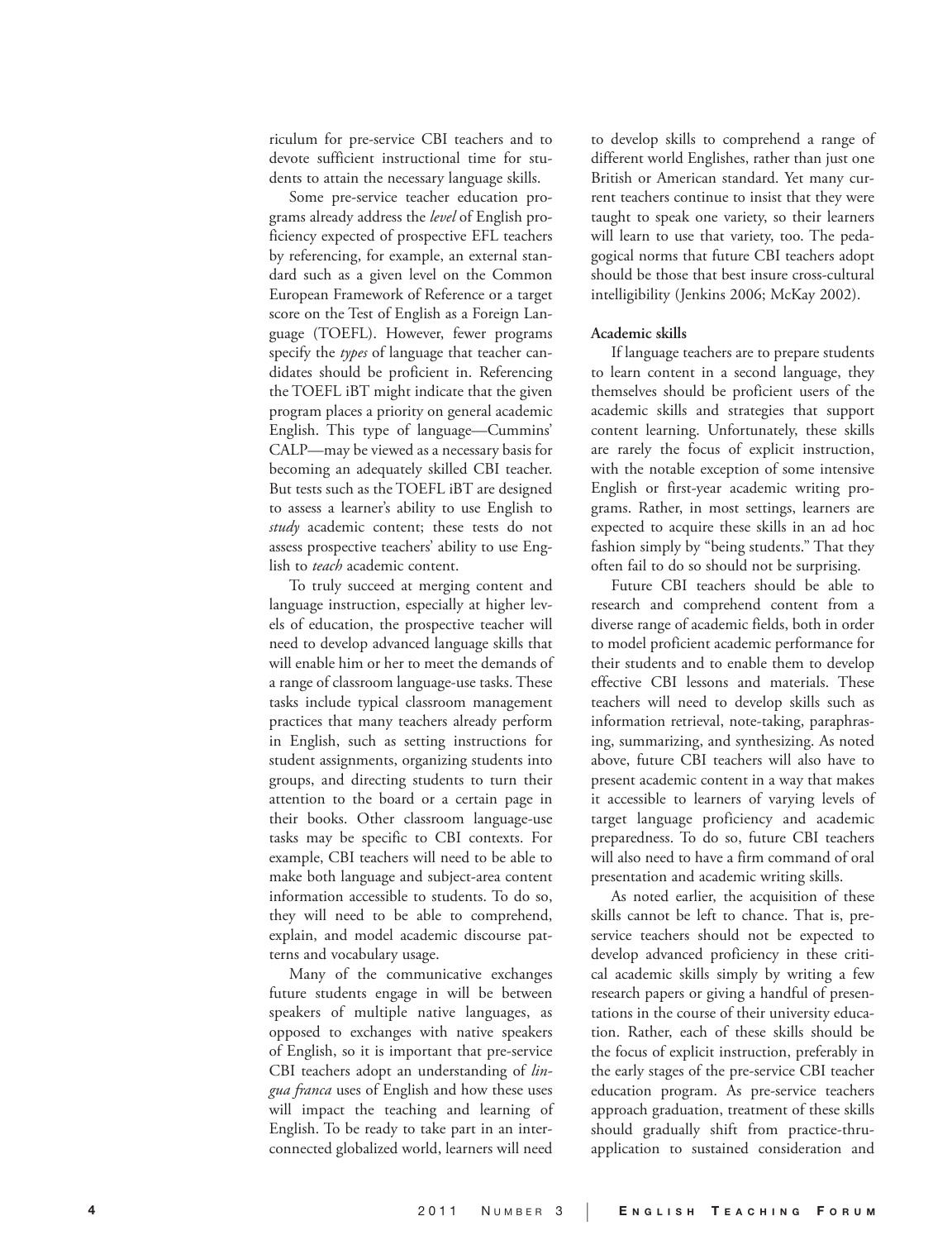discussion of how they will teach these skills as future teachers.

#### **Pedagogical knowledge and skills**

To be able to make both language and content accessible to students, future CBI teachers will need to possess a range of professional knowledge and skills. In this section, I will consider five areas that should be incorporated into pre-service CBI teacher education programs.

**Effective practices, not all-encompassing methods.** The professional texts and journals that have appeared in our field over the past decade have been full of discussions of "postmethod approaches" and "principles of effective language teaching." But when one speaks to new teachers or students in language-teacher education programs, one often hears about courses that are little more than a review of the "named" language teaching methods, such as Suggestopedia or The Silent Way. Even the way that Communicative Language Teaching is often presented—with few specifics and little beyond a vague notion of what it is not: all the bad old methods that didn't work—can understandably lead pre-service teachers to believe that ours is a field that is still searching for that one perfect method that will magically turn all of our students into polyglots. In place of this slavish devotion to methods, preservice CBI teachers need to be introduced to and given extensive opportunities to observe and try out for themselves teaching practices that have been shown through empirical research to support effective language and content learning.

Stoller (2002) outlined a number of such practices that have proven to be especially supportive of student learning in CBI classrooms. Typically, successful CBI classrooms provide students multiple opportunities to receive sustained input on the content they are learning. Successful CBI classrooms also typically incorporate learning tasks and project work that encourage collaboration between learners. Oftentimes learners are asked to work together to complete multi-stage group projects that take them deeper into a topic than a typical language-learning textbook will. Like mainstream subject-area classrooms, successful CBI language classes engage students in a process of gathering information,

processing that information, and reporting on what they have learned. Because students are engaging with a variety of sources and reporting what they learn in a variety of ways, successful CBI classrooms also tend to allow for the natural integration of language skills. CBI also provides a natural framework for the integration of learning strategies and language-use strategies.

Perhaps the most radical difference between CBI classrooms and traditional language classrooms is the way that language is taught. In the CBI classroom, language instruction is presented in a highly contextualized manner. Rather than being based on a chronological progression of grammatical forms as in more traditional language classrooms, the selection of grammar and vocabulary activities in CBI classes is based on the texts that students are asked to read or listen to in order to learn and relate new content knowledge. Good CBI also makes use of a wide range of visual support and graphic organizers to scaffold content and language learning. Finally, successful CBI classrooms often incorporate some culminating activity that allows students to synthesize new information about a given topic and display it in creative, personally meaningful ways.

**Understanding how different learners learn differently.** In addition to the practices mentioned in the previous paragraph, future CBI teachers need to recognize that different learners will progress through content and language learning stages at different paces, and will need different types and amounts of scaffolding support to achieve content and language learning targets. These teachers will need to develop skills for identifying what motivates individual learners, along with skills to help those students set and achieve personal learning objectives. They will need to help those learners understand how they themselves learn best, and how they can develop cognitive and metacognitive strategies to improve their learning performance. Finally, future teachers will themselves need guidance on how such student-centered teaching can be incorporated within the context of their specific local or national educational system, which may not necessarily be structured to support differentiated instruction of this sort.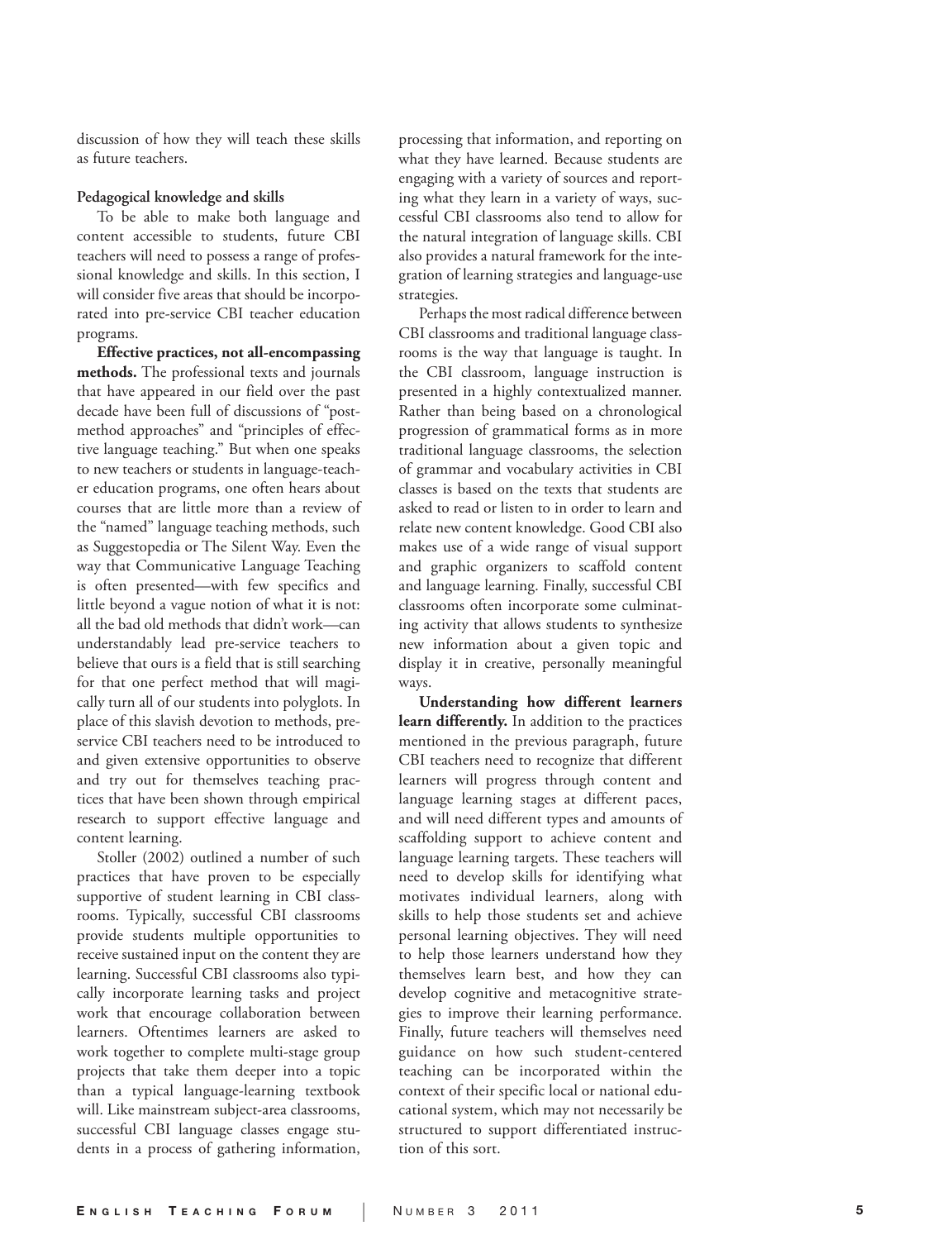**Materials development and syllabus design.** The shortage of relevant, appropriate materials is a constant dilemma for CBI teachers. Generally, language-learning textbooks that purport to be content- or theme-based rarely treat a given topic in sufficient depth to afford students multiple opportunities to receive sustained input on the topic. At the same time, subject-area course books designed for use with native-speaker students will likely not provide sufficient language scaffolding to support content learning by second language users. As a result, most committed CBI teachers have to become materials developers. To do this, they need skills for adapting authentic materials to support learner comprehension (Evans, Hartshorn, and Anderson 2010). Or, when they cannot find suitable authentic materials, they have to be able to create purpose-built materials (Swales 2009). Future teachers should be able to work with other teachers in a collaborative spirit to develop and share materials. Thankfully, there are now online repositories of CBI lessons and materials (e.g., http://carla.umn.edu/cobaltt/ lessonplans/search.html; http://ccn-clil.eu/ index.php?name=MaterialBrowse). These useful collections will continue to grow if future CBI teachers are prepared to contribute lesson plans and materials that they create for their own classes.

**Assessment for learning.** In many educational systems, standardized tests determine what teachers and students do in the classroom. While many educators decry such "teaching to the test," they are nevertheless expected (by school directors, parents, and students themselves) to do everything possible to make sure the students do well on major national exams. In the context of language learning, the result is that students may be able to solve common exam question types (e.g., grammar or vocabulary gap fills, multiple-choice reading comprehension questions), but may not necessarily be able to use English for actual communication. In contrast, in effective CBI classrooms, assessment is used to support student learning, rather than to direct it. Teacher and students use information gathered via different assessments to gauge how students are progressing towards content and language-learning goals and to determine whether additional instruc-

tional time or learning support is needed for students to achieve those goals.

In many ways, making the shift from an exam-driven assessment approach to one that is more student-centered may be seen as a policy question that is beyond the control of the local school or teacher. That is, it may be seen as something that must be resolved at the national level. However, it may also be possible to address such issues at the level of the school or classroom. All it takes are a few enlightened school directors or department heads to find creative solutions to institutional assessment and grading policy. The objective should be to empower teachers to use classroom assessments for their intended purpose: giving students feedback on their learning performance that can be used to improve subsequent learning.

But if future CBI teachers are to be empowered in this way, they also need to possess skills that will allow them to make productive use of this power. This means being able to design classroom assessments that go beyond discrete-point grammar and vocabulary quizzes. It also means being able to give substantive feedback that goes beyond error identification and direct correction. It means being able to give in-depth qualitative feedback on student performance and progress towards content and language learning objectives. And it means being able to guide students in developing effective peer- and selfassessment skills.

**Incorporating educational technologies.**  We all recognize that new technologies are impacting the ways that languages are taught and learned. Some EFL teachers may be enthusiastic adopters of new technologies, while others may be more hesitant or unconvinced of their merit. But, for increasing numbers of us, one thing that is certain is that our students—a group that includes future teachers—are growing up in a world where digital technologies play a central role in their everyday lives. This close involvement with technology is changing the way these students approach and consume information, and the way they expect information to be presented to them. As a result, future CBI teachers will need to possess technological skills that will allow them to reach Net Generation students.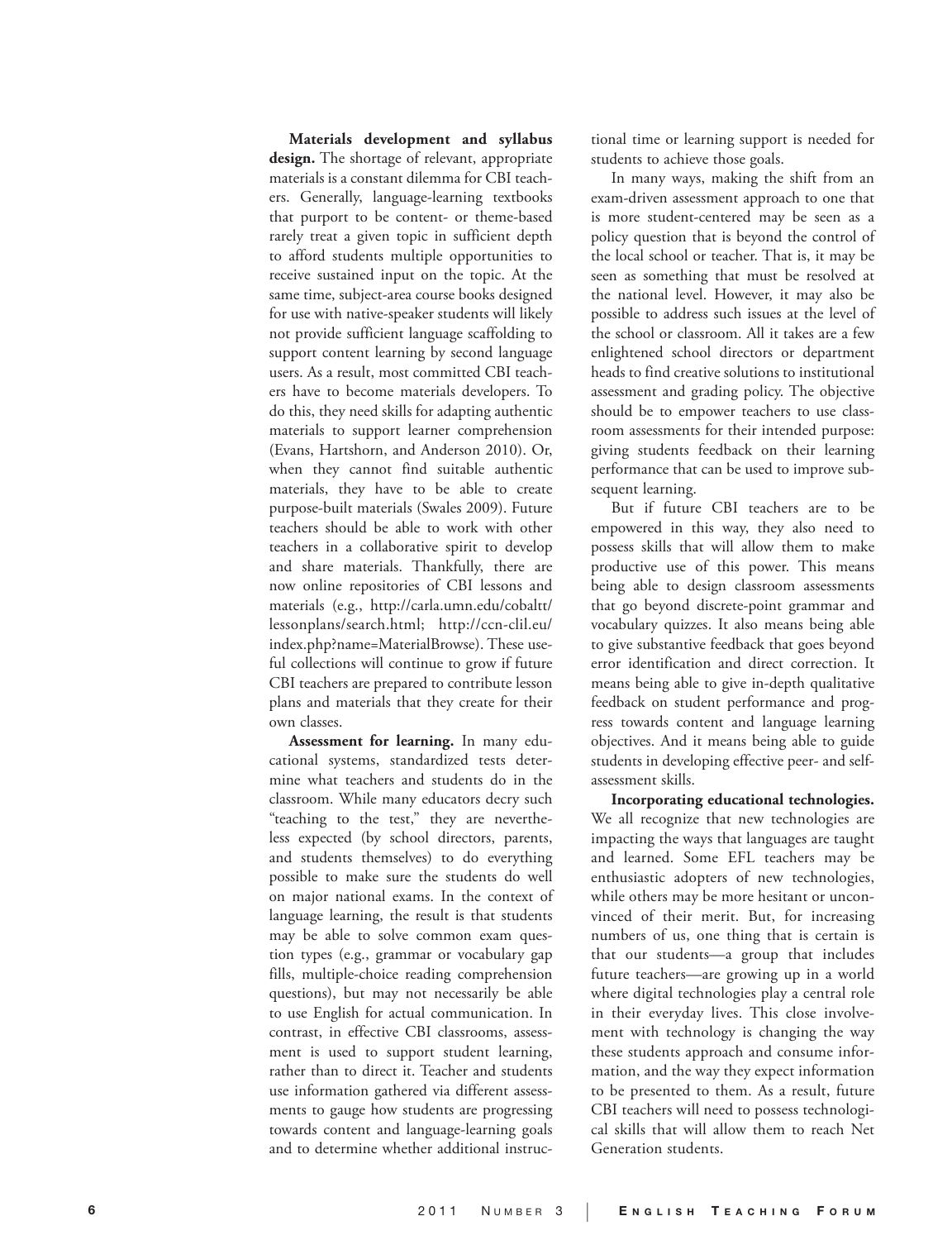Many technologies are already being used to effectively support CBI projects. It has become commonplace in schools and classrooms around the world to use the Internet as a means to access information. To be effective consumers of Internet information, students need to be taught how to effectively evaluate the trustworthiness of information sources. It is also now common for students to collaborate with peers from around the world on content and language-learning projects. Such international collaborative projects give students important opportunities to learn firsthand about using English for intercultural communication.

With all the content- and language-learning tools and resources that are available, future teachers must be cautioned against using the "computer as babysitter" approach to instruction. CBI teachers (future or present) should not simply plop students down in front of a Computer-assisted Language Learning program or the Internet and say "Go on, be autonomous! Learn English!" Unfortunately, this has been an all-too-common approach to integrating technology into the language classroom.

In place of this approach, future CBI teachers will need to be able to prepare wellstructured, well-rationed learning tasks that incorporate technology and provide the necessary support for students to benefit from that technology. Ultimately, future CBI teachers won't necessarily have to be taught about specific technologies such as concordancers or video editing software as much as they will need to be taught how technology can be effectively incorporated into content and language teaching.

#### **Content-language interface skills**

Many of the items in the three sets of knowledge and skills presented above are topics that many good pre-service teacher education programs already address with their students. This last set considers two aspects that are more specific to instructional approaches that integrate language and content learning. The first is the need for future CBI teachers to understand the links between emerging L2 proficiency and language and content learning progress. The second is the equally important need for

future CBI teachers to be able to work effectively with subject-area teachers.

Future CBI teachers will need a clear understanding of how emerging proficiency in both the first and second language will impact content and language learning achievement. There is often popular concern around English-medium or dual-language instruction that students will fail to develop both their understanding of academic content and their native language skills. A great deal of evidence, however, especially from Canadian immersion education, shows that given sufficient time and support, bilingual students ultimately perform as well or better than their monolingual peers on both content and native language assessments, despite initially lagging behind.

Future CBI teachers need to be aware of this research and need to know how the learning processes and progress of students in dual-language programs will differ from those of students in traditional monolingual programs. This knowledge will enable these teachers to adjust their instructional strategies appropriately and reassure concerned parents, students, and school directors.

Future CBI teachers will also need the professional and social skills to form effective partnerships with subject-area instructors. In traditional educational settings, there is an assumption that language teaching and content teaching are two separate things, and that one is the responsibility of the language teacher and the other is the responsibility of the content teacher. In schools that sincerely want to undertake a CBI approach, the view should be that teaching language and teaching content are a shared responsibility. This view is typically rare among subject-area teachers. But even in the most traditional settings, one or two enlightened subject-area teachers may realize that their students will need additional language support if they are really going to use English to acquire new content knowledge. And these instructors, if they are truly enlightened, may actually realize that they themselves will need assistance structuring their lessons so that the concepts they are teaching (in L1 or L2) can offer proper support for and reinforcement of student learning. Future CBI teachers will need to be able to identify and work with potential partners like this (Horn, Stoller, and Robinson 2008).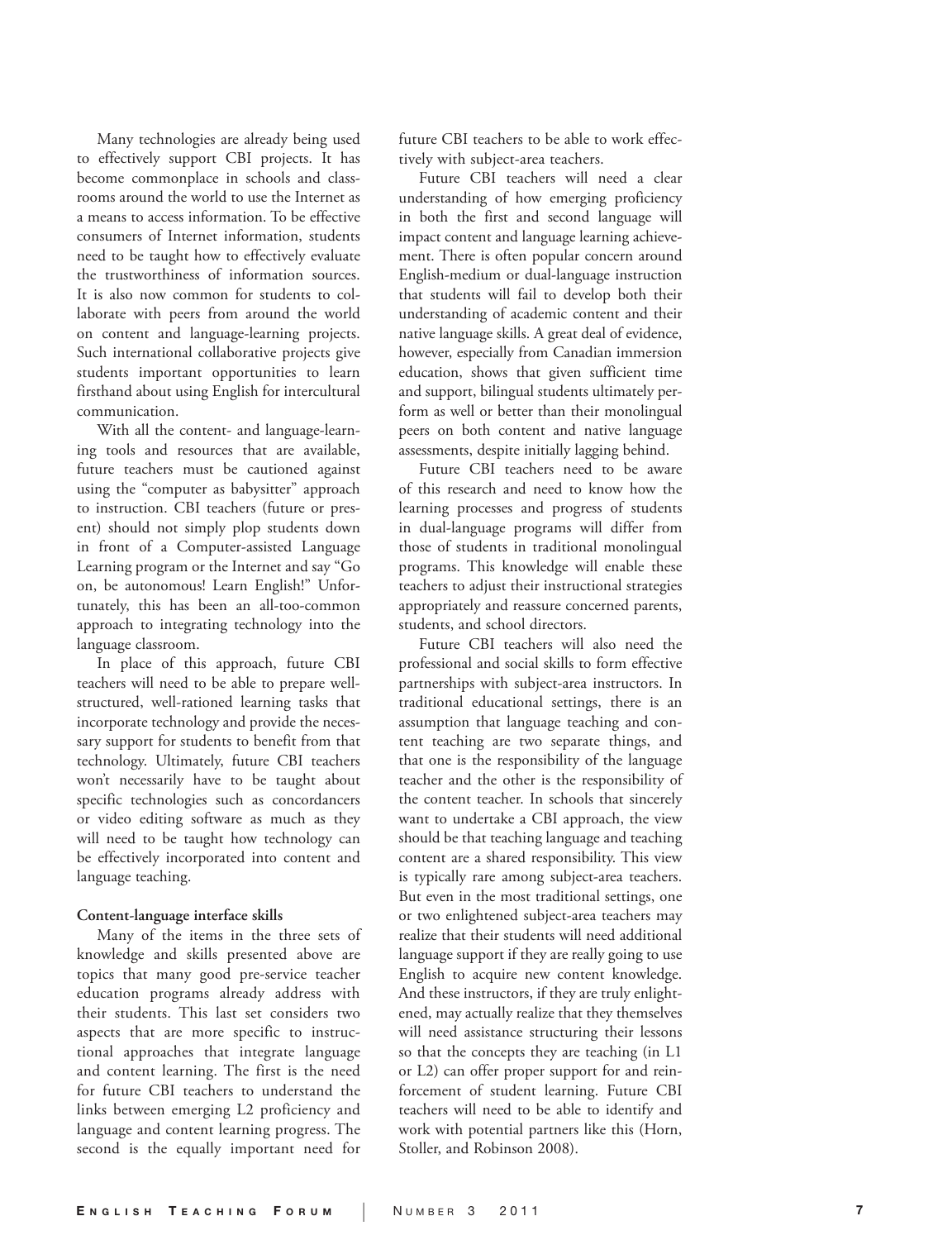#### **Conclusion**

Future CBI teachers will have to possess a broad range of professional knowledge and skills to help language learners achieve objectives that are relevant in the globalized academic world. These teachers will themselves need to possess sufficient linguistic and academic skills to be able to access content in English. They will also need appropriate pedagogical knowledge to support their students in acquiring advanced academic language proficiency. In some settings, these demands may require teacher educators to rethink their approach to language teaching and teacher preparation. Although this may seem like a daunting undertaking, the potential payoff would be well worth the effort: When language courses become a means for learning about the world we live in, rather than just learning about a language, students will better appreciate the relevance of English to their personal learning goals and their future objectives. As they progress in their learning, students will see that becoming more proficient in English enables them to learn more about the topics and fields that interest them most. This is the virtuous circle of increased motivation and improved learning that awaits future CBI teachers and their students.

#### **References**

- Brinton, D. M., M. A. Snow, and M. B. Wesche. 1989. *Content-based second language instruction.* Boston: Heinle and Heinle.
- Cummins, J. 1981. *Bilingualism and minority language children.* Toronto: Ontario Institute for Studies in Education.
- –––––. 1984. *Bilingualism and special education: Issues in assessment and pedagogy.* Clevedon, UK: Multilingual Matters.
- Eurydice. 2006. *Content and language integrated learning (CLIL) at school in Europe.* Brussels: Eurydice.
- Evans, N. W., K. J. Hartshorn, and N. J. Anderson. 2010. A principled approach to content-based materials development for reading. In *English language teaching materials: Theory and practice*, ed. N. Harwood, 131–156. New York: Cambridge University Press.
- Fernández Fontecha, A. 2009. Spanish CLIL: Research and official actions. In *Content and language integrated learning: Evidence from research in Europe*, ed. Y. Ruiz de Zarobe and R.

M. Jiménez Catalán, 3–21. Bristol, UK: Multilingual Matters.

- Gonzalez, D., and R. St. Louis. 2002. Contentbased English for specific purposes course design: The case of English for architecture. In *Content-based instruction in higher education settings*, ed. J. Crandall and D. Kaufmann, 93–106. Alexandria, VA: TESOL.
- Grabe, W., and F. L. Stoller. 1997. Content-based instruction: Research foundations. In *The content-based classroom: Perspectives on integrating language and content*, ed. M. A. Snow and D. M. Brinton, 5–21. New York: Longman.
- Horn, B., F. L. Stoller, and M. S. Robinson. 2008. Interdisciplinary collaboration: Two heads are better than one. *English Teaching Forum* 46 (2): 2–13.
- Hyland, K. 2006. *English for academic purposes: An advanced resource book*. New York: Routledge.
- –––––. 2009. *Academic discourse: English in a global context*. New York: Continuum.
- Janzen, J. 2008. Teaching English language learners in the content areas. *Review of Educational Research* 78 (4): 1010–1038.
- Jenkins, J. 2006. Current perspectives on teaching World Englishes and English as a lingua franca. *TESOL Quarterly*, 40 (1): 157–181.
- Lorenzo, F., S. Casal, and P. Moore. 2009. The effects of content and language integrated learning in European education: Key findings from the Andalusian Bilingual Sections evaluation project. *Applied Linguistics* 31 (3): 418–442.
- McKay, S. L. 2002. *Teaching English as an international language*. Oxford, UK: Oxford University Press.
- Mehisto, P., M.-J. Frigols, and D. Marsh. 2008. *Uncovering CLIL: Content and language integrated learning in bilingual and multilingual education*. Oxford, UK: MacMillan.
- Navés, T. 2009. Effective content and language integrated learning (CLIL) programmes. In *Content and language integrated learning: Evidence from research in Europe*, ed. Y. Ruiz de Zarobe and R. M. Jiménez Catalán, 22–40. Bristol, UK: Multilingual Matters.
- Owens, C. 2002. Content-based English for academic purposes in a Thai university. In *Contentbased instruction in higher education settings*, ed. J. Crandall and D. Kaufmann, 45–62. Alexandria, VA: TESOL.
- Rodgers, D. M. 2006. Developing content and form: Encouraging evidence from Italian content-based instruction. *The Modern Language Journal* 90 (3): 373–386.